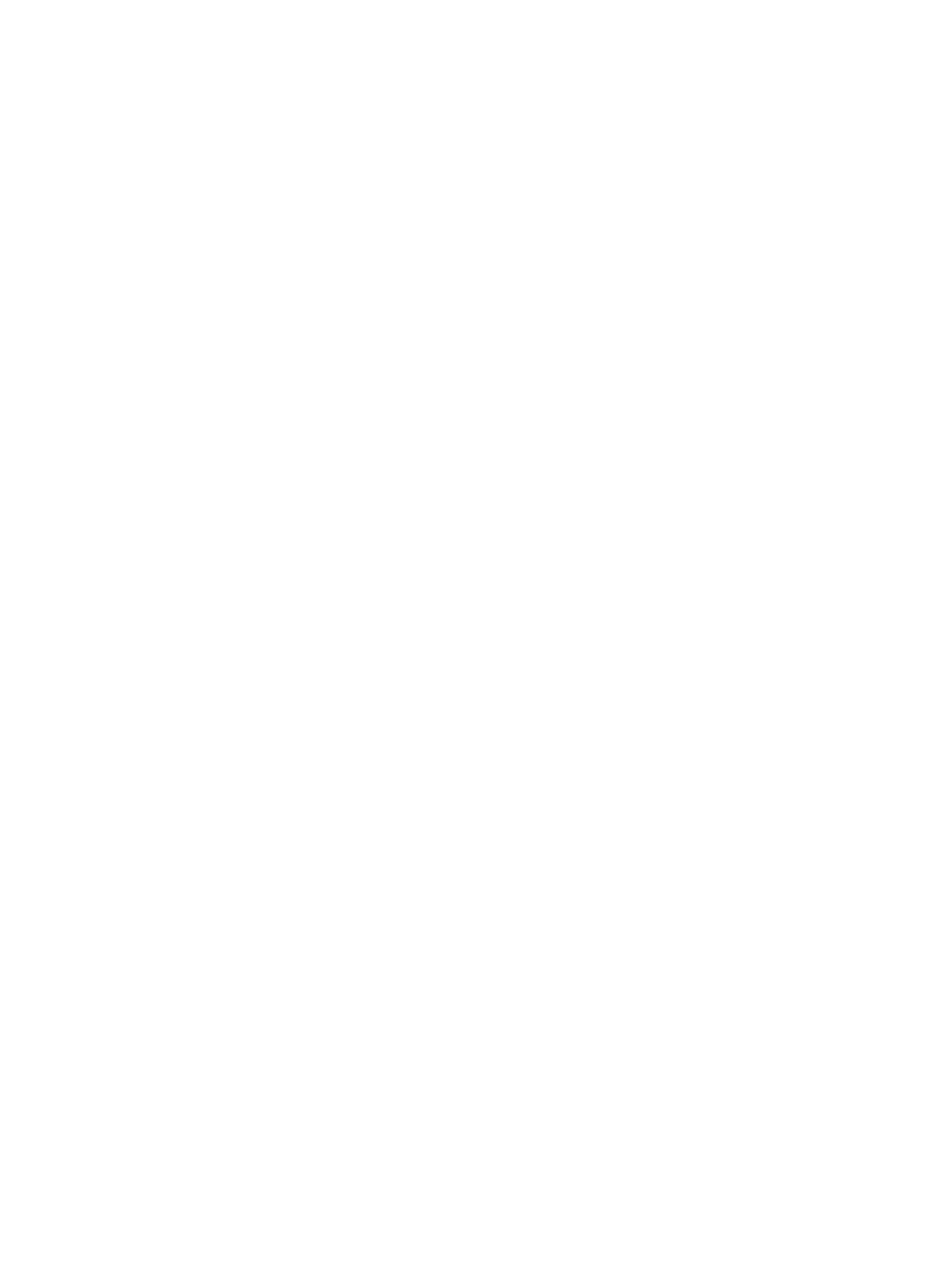#### **I. Shift in Economic Policy and Cross-Listing**

In its efforts to spur further economic growth, the Korean government has been searching for alternatives to the traditional Chaebol-dominated economic system,<sup>1)</sup> which alternatives relate to the policy trend towards dispersed ownership and decentralization of economic power. One of the alternatives the government has seized upon is to support start-up companies, in particular through cross-listing.

Cross-listing of Korean companies has never been easy, due to the financial and legal hurdles involved. As of March 2002, only about 35 Korean companies are crosslisted out of some 1,500 public companies. Seven companies are listed on the New York Stock Exchange or Nasdaq,<sup>2)</sup> three companies on the London Stock Exchange, and the remainder is listed on the Luxembourg Stock Exchange. All of these companies are relatively large, with sufficient financial reserves necessary to bankroll such a costly undertaking.<sup>3)</sup>

Currently, KOSDAQ, the securities market created particularly to support Korean start-up companies, is underdeveloped. Typically, any start-up company will have extremely weak financing abilities, and have poor access to skilled management and finance professionals. Further, start-ups in Korea have the additional disadvantage of not being able to benefit from the services of venture capitalists the way U.S. start-ups do, as the venture capitalists in both countries perform different functions due in part to the fact that Korea does not have a properly developed securities market to support start-ups. Thus, Korea has a classic chicken and egg problem.<sup>4)</sup> It is unfortunate that so

<sup>1)</sup> *See* generally Byung-Nak Song, The Rise of the Korean Economy (2nd ed. 1997); Bernard Black et al., *Corporate Governance in Korea at the Millennium: Enhancing International Competitiveness*, 26 Journal of Corporation Law 537 (2001); Myung Hun Kang, The Korean Business Conglomerate: Chaebol Then and Now (1996). 2) *See* Table 1.

<sup>3)</sup> During the years 1999 to 2001, for example, 105 Korean companies issued CBs in the total amount of USD117 million overseas. Also, during the same period, 114 Korean companies issued BWs in the total amount equal to USD1.26 billion and, as of late 2001, 35 Korean companies, including one KOSDAQ-registered company, had issued DRs in the amount reaching USD17.42 billion overseas. KOSDAQ-registered companies have also been active in raising capital through the issuance of CBs and BWs on foreign capital markets. For example, in 2001 alone, 131

KOSDAQ companies raised capital in foreign capital markets in the amount of roughly USD1.07 billion.

<sup>4)</sup> *Cf*. Bernard Black and Ronald J. Gilson, *Does Venture Capital Require an Active Stock Market?*, Journal of Applied Corporate Finance 36 (Winter 1999) and 2-2 Korean Journal of Securities Law 349 (2001) (Korean translation) (examining the link between an active stock market and a strong venture capital market); Haksoo Ko and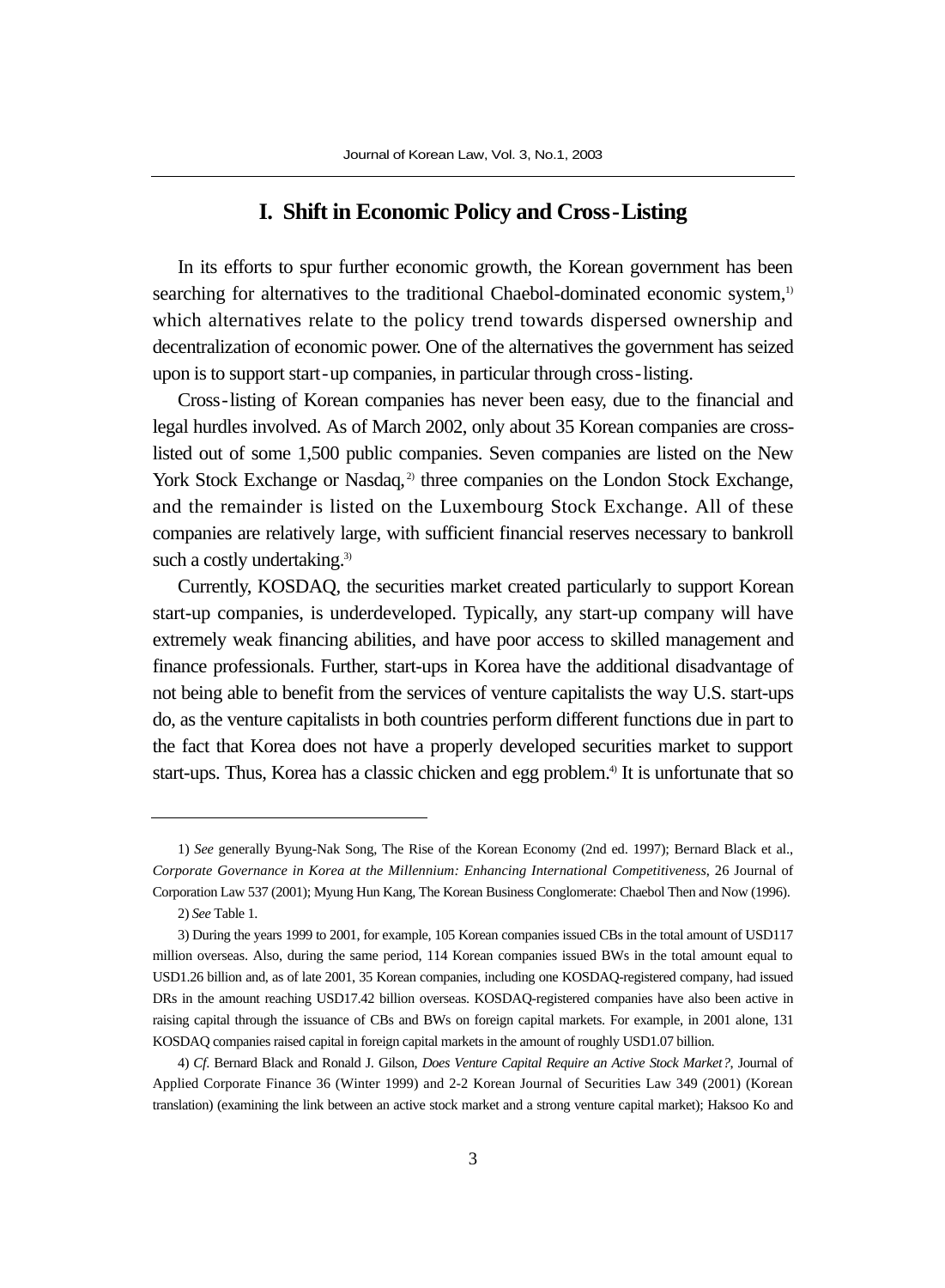many start-ups with excellent technology cannot maximize their potential due to the lack of financial and other managerial support.

Fortunately, the Korean government has recently expressed its commitment to boost the KOSDAQ market, and to support quality start-up companies. In this regard, it has come to focus on the cross-listing of start-ups, and now cross-listing is one of the highest priority issues on its policy agenda. The Korean government has even announced that until 2005, it will support some 20 firms in their efforts to become listed on Nasdaq. Although this policy announcement may have been made in a quite ambitious fashion largely for political reasons, it indicates the Korean government's determination to support start-ups to spur future economic growth. The Korean Ministry of Information and Communication is even sponsoring an investment fund that has been created for this particular purpose.<sup>5)</sup>

The Korean government had previously allowed the Korean firms to cross-list only DRs,<sup>6</sup> not ordinary shares, because of its concern that holders of ordinary shares listed in, for example, the U.S. would have an informational advantage over holders of ordinary shares listed in Korea due to differing disclosure requirements and levels of sophistication. Thus, foreigners could only acquire ordinary Korean shares through Korean exchanges or withdrawal of the underlying shares of the DRs, even if the company were cross-listed on a foreign exchange.

Hyun Young Shin, *Venture Capital in Korea? Special Law to Promote Venture Capital Companies*, 15 American University International Law Review 457 (2000). *See* also Edward B. Rock, *Greenhorns, Yankees and Cosmopolitans: Venture Capital, IPOs, Foreign Firms and U.S. Markets*, 2 Theoretical Inquiries in Law 711 (2001).

<sup>5)</sup> *See* Korea Economic Daily, Jan. 7, 2002, at 2 (reporting that the USD50 million fund would help qualified startups in the information technology area go to the Nasdaq).

<sup>6)</sup> American Depository Receipts ("ADRs") are preferred to ordinary shares by the foreign issuers for various reasons: (i) Certain institutional investors in the U.S. are not allowed to invest in foreign securities denominated in foreign currency; (ii) Sale and purchase of ADRs are not taxable events in many jurisdictions; (iii) There is no inconvenience related to exchanging to and from foreign currency for the investors; (iv) ADRs are favorable to the controlling shareholders and management in terms of maintaining their control because ADR holders cannot easily exercise their voting rights in the shareholders meeting of the issuing company. Also, it is easy to monitor the trading of ADRs through the depositary institution; (v) For most foreign companies, it is almost impossible to know the whereabouts of the shareholders in the U.S. because they usually do not bother to update their contact information for the company abroad. However, in the case of ADRs, the whereabouts of the holders may easily be obtained through the depositary institution, or the company discharges its obligation to notify the holders through notification to the depositary institution. For the law and practice of ADR programs, *see* generally Edward F. Greene et al., U.S. Regulation of the International Securities and Derivatives Markets (6th ed., 2001).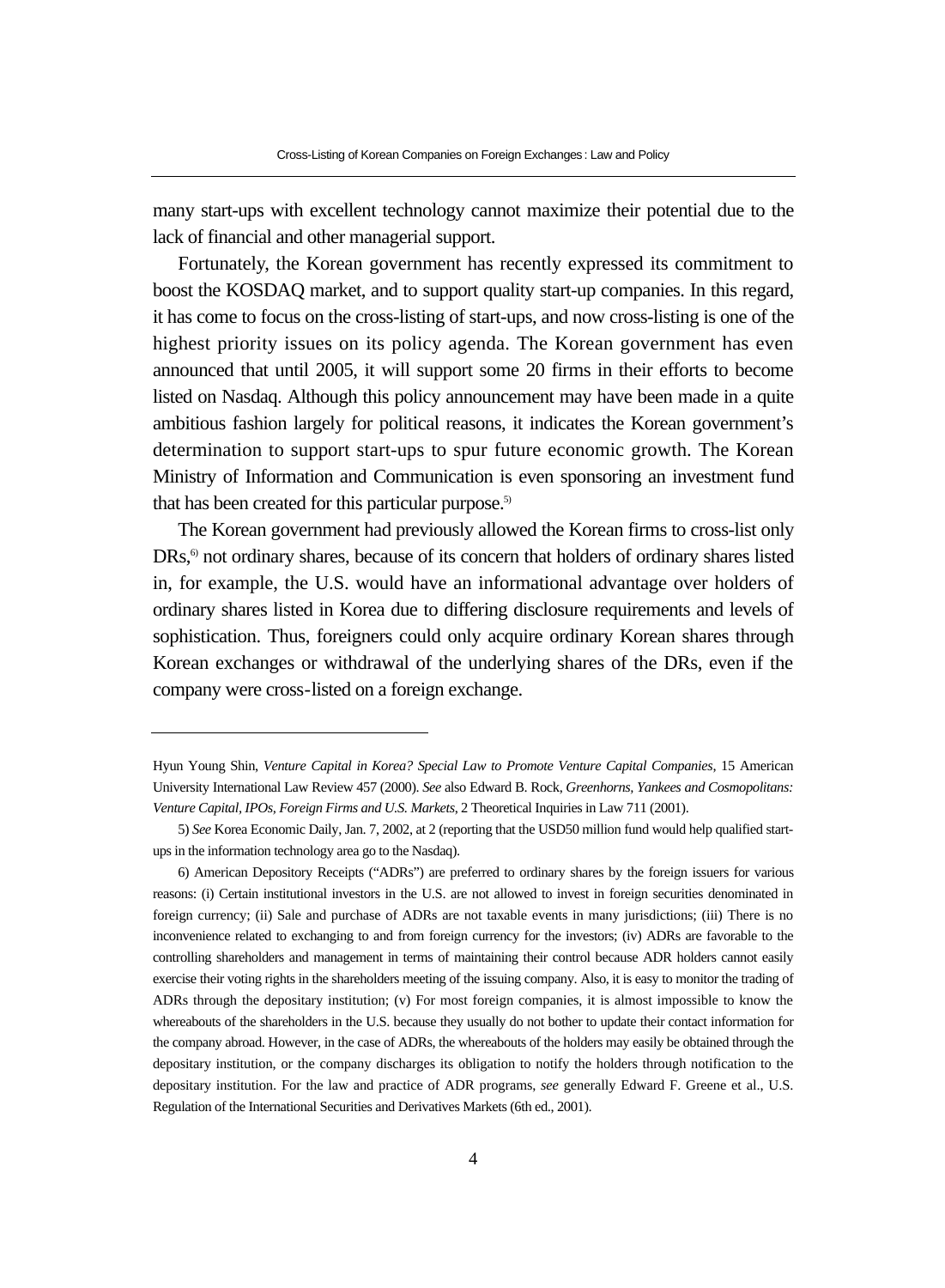In January 2002, however, in addition to the announcement of its plan to support start-ups through cross-listing, the Korean government shifted its policy, thus allowing Korean firms to cross-list ordinary shares on certain designated foreign exchanges. The Korea Securities Depository ("KSD"), a legal entity established under the Korean Securities and Exchange Act is actively working to establish the necessary infrastructure for cross-listing shares of Korean companies abroad. For instance, the KSD has recently concluded service agreement with the Japan Securities Clearing Corporation and will do the same with Clearstream Banking Frankfurt (Germany) to assist Korean companies trying to list on the Tokyo Stock Exchange's Mothers and Neuer Markt (a subsidiary of the Deutsche Börse AG), respectively. It is expected that the first Korean companies will cross-list in Japan and Germany within 2002.<sup>7</sup>

# **II. Cross-Listing in the Context of Corporate Sector Reform**

#### *A. Corporate Governance and Cross-Listing*

Korea has always experienced the various lengthy stages of Western capitalism's development within a much shorter period of time. Korea's experience regarding corporate governance and managerial accountability is no exception. The internationalization of Korean capital markets since the 1997 financial crisis has caused many Korean firms to begin thinking seriously about shareholder value. Since then, the Korean government has also made various efforts to reform corporate governance and managerial accountability-some of them successful, some not.<sup>8)</sup> As a

<sup>7)</sup> While it remains questionable how many investors abroad actually will be interested in ordinary shares of young Korean companies, for many this is still major progress. The overall cost of cross-listing of ordinary shares will most likely be less than that of issuance of debt securities abroad. However, cross-listing of ordinary shares in the U.S. may take some more time because financial institutions in the U.S. are reportedly not amenable to such changes. Therefore, for the time being, the Korea's efforts are directed toward non-U.S. markets, including Japan and Germany.

<sup>8)</sup> *See* Table 4. *See* generally Hwa-Jin Kim, *Toward the "Best Practice" Model in a Globalizing Market: Recent Developments in Korean Corporate Governance*, 2 Journal of Corporate Law Studies 345 (2002); Hwa-Jin Kim, *Taking International Soft Law Seriously: Its Implications for Global Convergence in Corporate Governance*, 1 Journal of Korean Law 1 (2001); Hwa-Jin Kim, *Living with the IMF: A New Approach to Corporate Governance and Regulation of Financial Institutions in Korea*, 17 Berkeley Journal of International Law 61 (1999).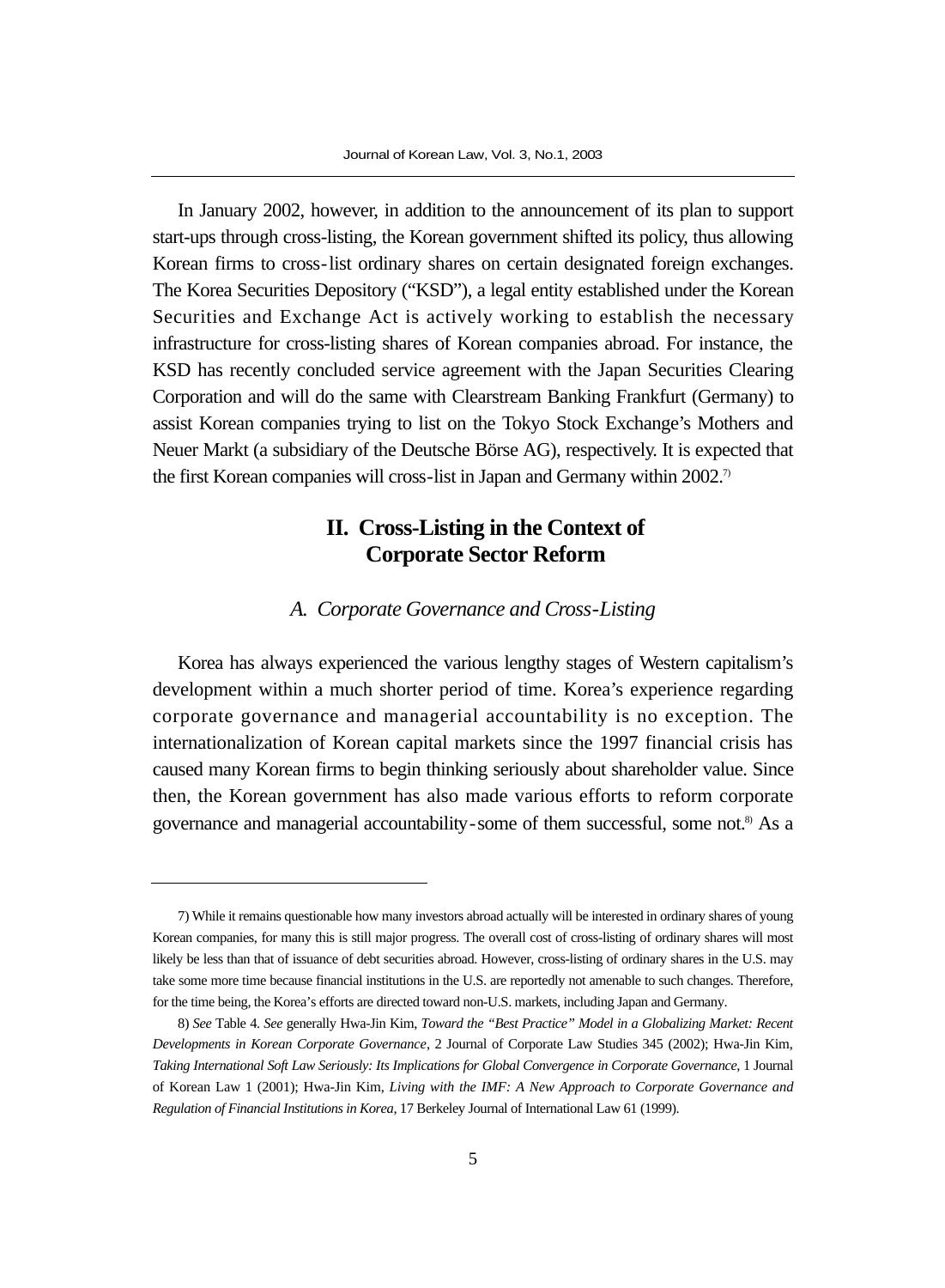recent study documented, corporate governance is an important factor explaining firm value and firm return in the Korean market.<sup>9)</sup>

However, despite the increasing awareness and efforts to improve corporate governance since 1997, most Korean public companies have until now, including even those companies cross-listed on the NYSE or Nasdaq, paid no mind to the private ordering. Rather, cross-listing on foreign exchanges has been viewed primarily as a means of enhancing global visibility,<sup>10)</sup> even more so than raising financing.<sup>11)</sup> This is understandable, given the high concentration of ownership<sup>12)</sup> and the substantial private benefits of control attendant thereto, $13$ ) coupled with the fact that qualitative requirements for listing on U.S. exchanges<sup>14)</sup> can be waived for non-U.S. firms.<sup>15)</sup> However, it is now time to make structural improvements to corporate governance and managerial accountability through reforms in the international securities markets. Cross-listing is an excellent mechanism to allow Korea to piggyback such reform efforts on foreign systems.<sup>16)</sup>

10) *Cf*. H. Kent Baker, John R. Nofsinger and Daniel G. Weaver, International Cross-Listing and Visibility (NYSE Working Paper 99-01, January 1999).

11) *See* Korea Economic Daily, April 6, 1998, at 7 (urging the Korean companies to go get financed through the cross-listing on NYSE after fulfilling the quantitative and qualitative listing requirements).

13) *See* Kee-Hong Bae, Jun-Koo Kang and Jin-Mo Kim, *Tunneling or Value Addition? Evidence from Mergers by Korean Business Groups* (Working Paper, October 2000) available at <http://papers.ssrn.com/sol3/papers. cfm?abstract\_id= 246621> (SSRN) (using merger activity data in Korea during the period 1981-1997).

14) *See* generally Douglas C. Michael, *Untenable Status of Corporate Governance Listing Standards Under the Securities Exchange Act*, 47 Business Lawyer 1461 (1992).

15) *See* generally Roberta Karmel, *The Future of Corporate Governance Listing Requirements*, 54 SMU Law Review 325 (2001); James A. Fanto, *The Absence of Cross-Cultural Communication: SEC Mandatory Disclosure and Foreign Corporate Governance*, 17 Northwestern Journal of International Law and Business 119, 205 (1996) (arguing that "SEC mandatory disclosure does not now encourage foreign issuers to explain adequately and meaningfully their corporate governance practices to U.S. investors"). It should be noted, however, that the Sarbanes-Oxley Act of 2002 contains substantive U.S. corporate governance requirements that apply to non-U.S. companies listed on a U.S. exchange.

16) Korean companies are not allowed to incorporate or reincorporate in foreign countries. Like Germany, Korea

<sup>9)</sup> This study showed that an increase in corporate governance index by 10 (out of 100) units results into an increase of Tobin's Q by 0.003 or market-to-book ratio by 0.007. It also showed that an increase in corporate governance index by 10 units increases the level of excess return by 4-6% over a year period. *See* Bernard S. Black, Hasung Jang and Woochan Kim, *Does Corporate Governance Matter? Evidence from the Korean Market* (AICG Conference Paper, May 2002) available at <http://www.aicg.org>. Cf. Bernard Black, *The Corporate Governance Behavior and Market Value of Russian Firms*, 2 Emerging Markets Review 89 (2001).

<sup>12)</sup> *See* Table 3.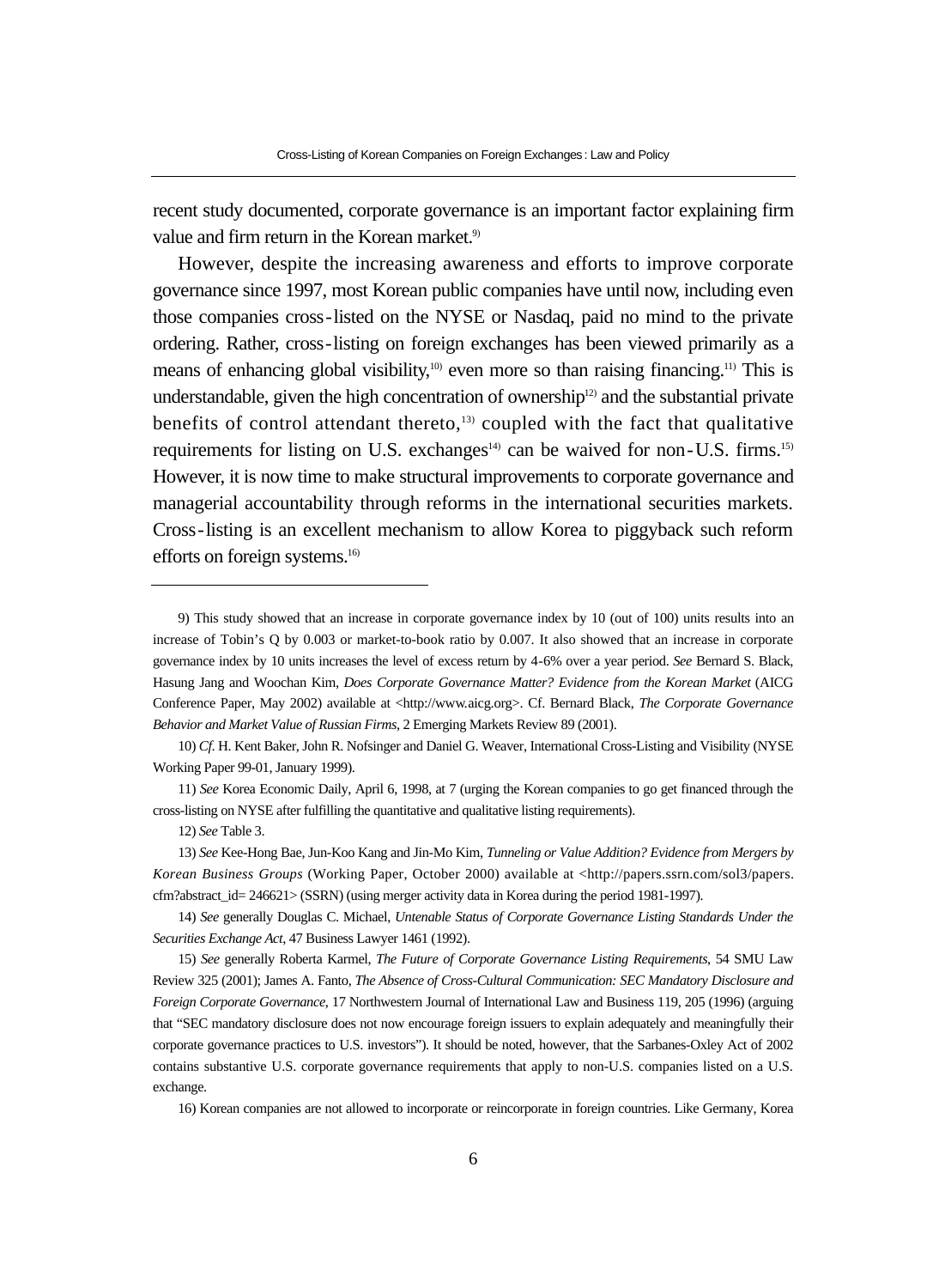In contrast to large Korean public companies, start-ups, with their substantially different ownership structure and financing needs, have much stronger motivations to cross-list, and despite having the same ability as large companies to obtain waivers of the qualitative U.S. listing requirements, they may voluntarily subject themselves to such listing requirements, so as to maximize their attractiveness to foreign investors.<sup>17)</sup> Their ownership structure is different due to the fact that: (i) the private benefit of control are much less for these smaller companies; (ii) their managers usually have personal incentives (through stock options) to accomplish high returns on equity programs; and (iii) KOSDAQ's qualitative listing requirements are relatively strict.18) Bonding through cross-listing may substantially increase their firm value and shareholder wealth while there is no obstructive rent-seeking controlling shareholders.<sup>19)</sup>

#### *B. Cross-Listing as Bonding Mechanism*

In January of 2000, the Korean government disclosed plans to allow Korean firms listed on the Korea Stock Exchange or KOSDAQ to list their stocks on foreign exchanges by eliminating current regulations that prohibited local/foreign cross listing.

subscribes to the real seat rule. *See* Art. 617 of the Korean Commercial Code and Art. 16 of the Korean International Private Law. However, the real seat rule experienced a destabilization, at least in Germany, through the Centros decision of the European Court of Justice on March 9, 1999. *See Centros Ltd. v. Erhvervs-og Selskabsstyrelsen* (Case C-212/97), 2 Common Market Law Reports 551 (1999). For discussions, *see* Ronald J. Gilson, *Globalizing Corporate Governance: Convergence of Form or Function*, 49 American Journal of Comparative Law 329, 350- 356 (2001) and id. at 353 ("Centros invites German venture capitalists and entrepreneurs to select a jurisdiction whose corporate law is more favorable to venture capital contracting - say, the U.K. - and then register the newly formed corporation in Germany.")

<sup>17)</sup> But *see* Amir N. Licht, *Managerial Opportunism and Foreign Listing: Some Direct Evidence*, 22 University of Pennsylvania Journal of International Economic Law 325 (2001) (arguing that foreign listings may be guided by managerial opportunism with a view to avoid the home country regulations).

<sup>18)</sup> KOSDAQ has recently adopted more strict ownership dispersion requirements for enrolled firms, and introduced more advanced disclosure and market monitoring systems. Effective as of April 1, 2000, a company that intends to register with KOSDAQ must satisfy the new ownership dispersion requirement. See the KOSDAQ Rules, art 4. The full text of the KOSDAQ Rules is available in <http://www.ksda.or.kr>. As abusive practices by controlling shareholders is also on the rise along with the boom in KOSDAQ, some safety mechanisms have been introduced through the KOSDAQ Rules. After an Initial Public Offering ("IPO") is made, the controlling shareholders of the company cannot sell the shares for six months following the IPO. *See* the KOSDAQ Rules, art 6.

<sup>19)</sup> But *see* Nobuyoshi Yamori and Taiji Baba, *Japanese Management Views on Overseas Exchange Listings:*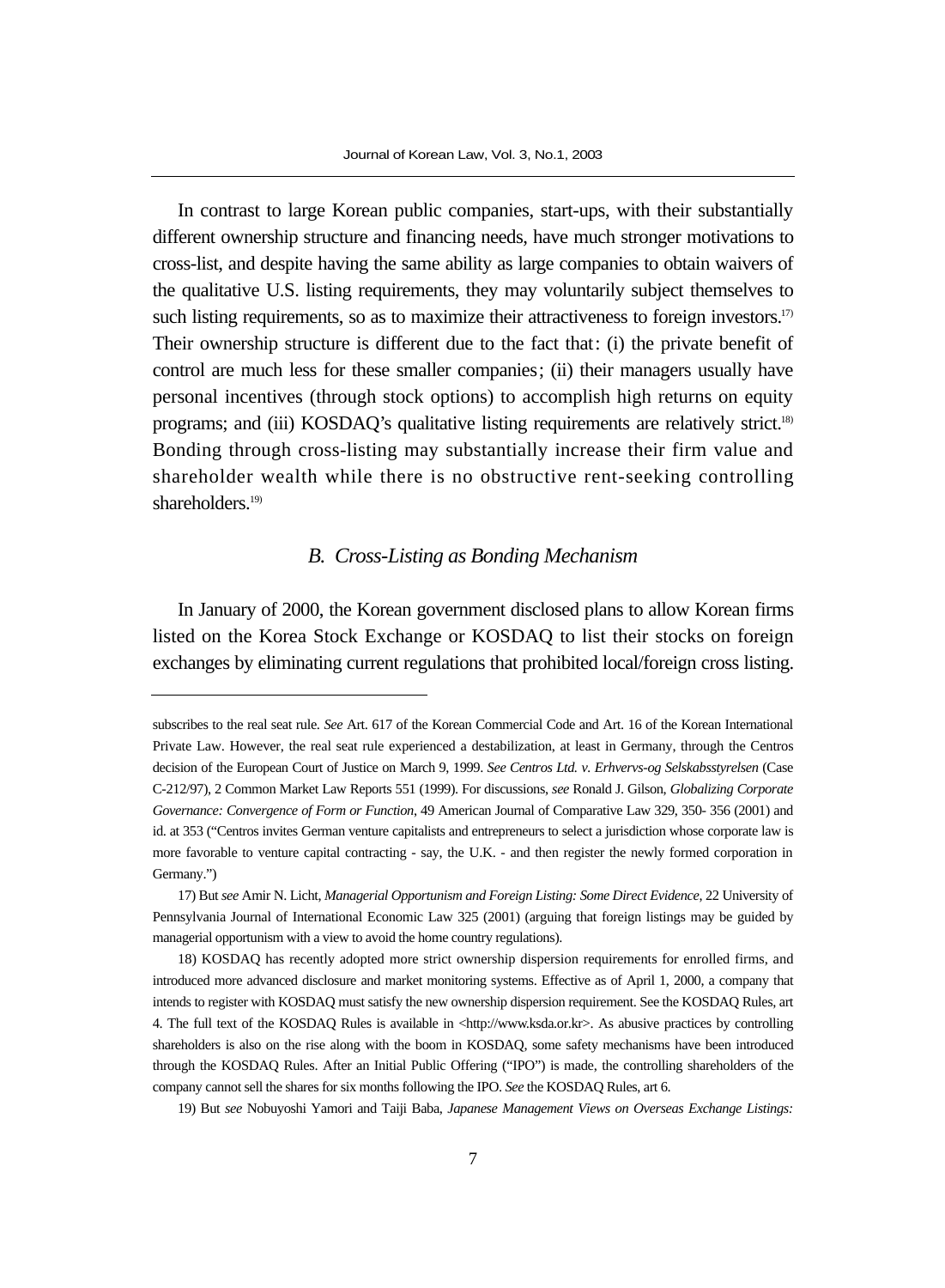As "the permission of cross listings will provide an opportunity to promote competition in the era of borderless global financial markets", the Korean government would "revise regulations governing disclosures and illegal stock trading to meet international standards and practices." 20) As mentioned above, implementation of this plan has reached completion in January 2002.

According to materials prepared by the Korean government, $21$ ) cross-listing was necessary for the following reasons:

- (i) diversification of funding options for small and medium-sized companies and start-ups in international capital markets;
- (ii) promoting the growth of start-ups and small and medium-size companies with advanced technology by providing them with access to the overseas securities market;
- (iii) promoting stability to the Korean securities market by reducing the imbalance between supply and demand;
- (iv) enhancing the transparency and efficiency in management and corporate governance by means of globalization of the disclosure system, accounting system and practice in the securities industry; and
- (v) strengthening the international competiveness of the domestic securities market.

Further, the government anticipates that, *as the sophisticated foreign securities markets require a high level of transparency in terms of disclosure and management practices for the listing of companies, cross-listing will act as catalyst for improving the disclosure system and accounting system of the Korean companies.*<sup>22)</sup> In addition, according to the Korean government, the cross-listing will:

*Survey Results*, 12 Journal of International Financial Management and Accounting 286 (2001) (reporting that Japanese managers regard disclosure and financial reporting requirements as the primary obstacle to listing overseas).

<sup>20)</sup> *See* Korea Financial Supervisory Service Weekly Newsletter, January 12, 2000, at 7.

<sup>21)</sup> *See* Korea Financial Supervisory Commission Press Release, March 30, 2002 (Korean) (on file with author).

<sup>22)</sup> Korea Financial Supervisory Commission Internal Memo re Cross-Listing of Public Companies on Foreign Exchanges, January 18, 2002 (Korean) (on file with author).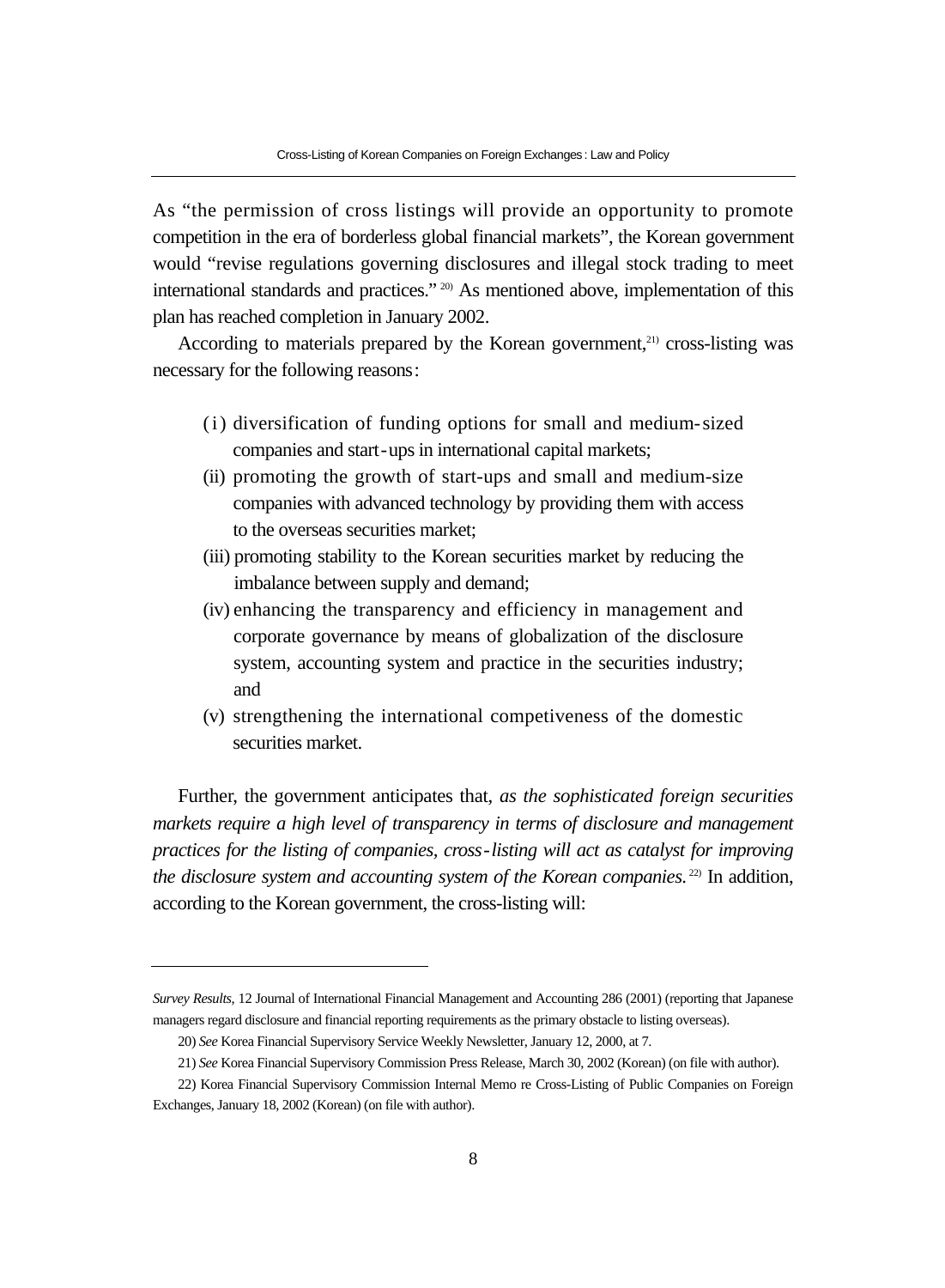- (i) promote efforts to strengthen the competiveness of the Korean securities market by enhancing efficiency in trading and substantially reducing transaction costs by introducing international competitition to the Korean market;
- (ii) enable the Korean market to cope with the global trends by establishing strategic alliances and/or co-operative relationships with the foreign securities markets; and
- (iii) help the Korean exchanges install the infrastructure to globalize their operations through the adoption of international best practices.

#### *C. Regulatory Changes*

In order to prevent Korean companies from taking advantage of the cross-listing for unsound purposes, measures have been taken such as designation of qualified overseas stock markets for listing, the tightening of public disclosure requirements of Korean companies listing their shares on foreign securities markets, imposing reporting obligations on transfers of shares, etc.23) Several foreign securities markets have been designated as qualified stock market for cross-listing such as NYSE, Nasdaq, American Stock Exchange, Tokyo Stock Exchange, London Stock Exchange, Deutsche Borse, Euronext Paris, Hong Kong Stock Exchange, Singapore Stock Exchange, among others. Korean companies wishing to list their shares on such foreign exchanges are required to make the necessary public disclosures (i) at the time they decide to cross-list, (ii) when the shares are actually listed on the foreign exchanges, and (iii) when such shares are delisted. In addition, Korean companies listed on the foreign exchanges are also obliged to make public announcement when they become subject to sanction for violating any of the public disclosure obligations under the applicable foreign laws and regulations. They are also required to disclose in the domestic market what they disclosed in foreign exchanges. $24$ )

<sup>23)</sup> *See* Art. 69 Para.1 No. 18 and Para 6 of the Korea Financial Supervisory Commission Regulation on the Issuance of Securities and Disclosure.

<sup>24)</sup> *Cf.* Section 6.5 of the German Corporate Governance Code: "Any information which the company discloses abroad in line with corresponding capital market law provisions shall also be disclosed domestically without delay."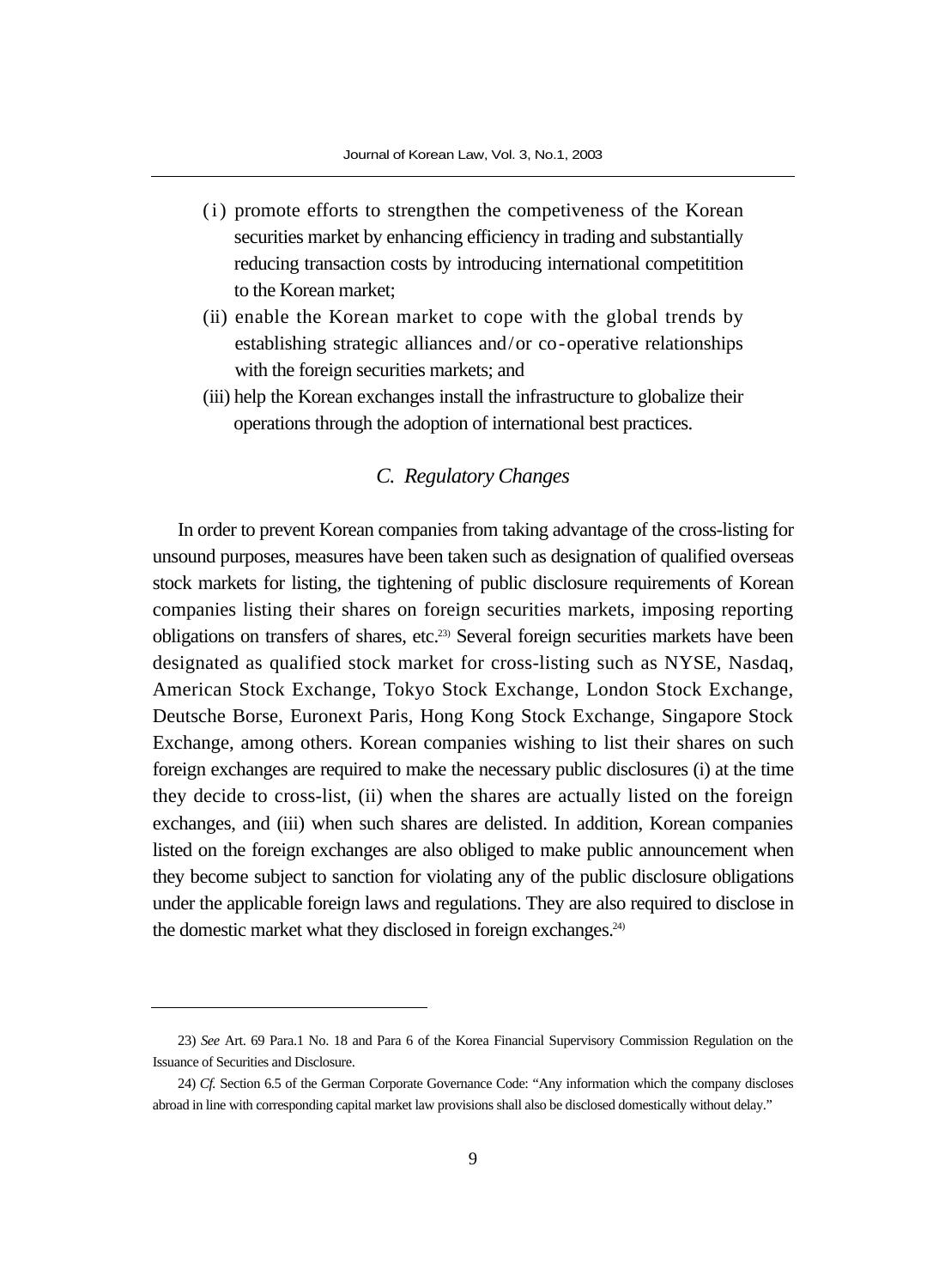#### *D. The Market Reaction to Cross-Listings*

There are only three empirical studies available that focus particularly on the market reaction to cross-listing of Korean companies on foreign exchanges.<sup>25)</sup>

One study on the impatcs of cross-listing of 21 Korean companies on domestic stock prices<sup>26)</sup> demonstrated that cross-listing on certain foreign exchanges such as the NYSE, for example, raised stock prices in the domestic market prior to the crosslisting while decreasing the abnormal return and the level of systematic risk on the Korea Stock Price Index after the cross-listing.<sup>27)</sup> On the other hand, this study found that cross-listing of Korean companies on other foreign exchanges such as the London Stock Exchange and Luxembourg Stock Exchange failed to bring about such impacts on the domestic market.

Another study<sup>28)</sup> focusing on the issuance of overseas securities by  $127$  Korean companies between 1985 and 1995 shows that the issuance of such securities has had the effect of increasing the abnormal rate of return prior to public announcement of the issuance while decreasing the abnormal rate of return after the announcement.<sup>29)</sup> This study, however, also suggested the possibility that the findings may have been affected by insider trading as the abnormal rate of return began rising one week prior to the public announcement of the issuance. Further, the extent of price fluctuation varied depending on such factors as the type of securities issued, the size of the issuer, etc. For instances, the extent of price movement was more obvious in case of BWs or DRs than in case of CBs, in case of preferred stock than in case of common stock, in case of large companies than in case of medium-sized companies.

There is also a report<sup>30)</sup> that analyses the price interactions for POSCO and KEPCO

<sup>25)</sup> For various studies on the effect of foreign listing on stock prices and expected returns, *see* Amir N. Licht, *Regulatory Arbitrage for Real: International Securities Regulation in a World of Interacting Securities Markets*, 38 Virginia Journal of International Law 563, 578-580 (1998).

<sup>26)</sup> Jae-Myung Kim and Hee-Joon Ahn, *The Impacts of Cross-Listing on Domestic Stock Prices*, 5-1 Jeungkwon Kumyung Yongu 1 (1999) (Korean).

<sup>27)</sup> *Cf*. Stephen R. Foerster and G. Andrew Karolyi, *The Effects of Market Segmentation and Investor Recognition on Asset Prices: Evidence from Foreign Stocks Listing in the United States*, 54 Journal of Finance 981 (1999).

<sup>28)</sup> Ho-Yun Jang, *International Listing of Korean Stocks and Stock-related Securities and Its Impact on the Korean Stock Market*, 8 Gukjegyungyoung Yongu 151 (1997) (available only in Korean).

<sup>29)</sup> *Cf*. Darius P. Miller, *The Market Reaction to International Cross-Listings: Evidence from Depository Receipts*, 51 Journal of Financial Economics 103 (1999).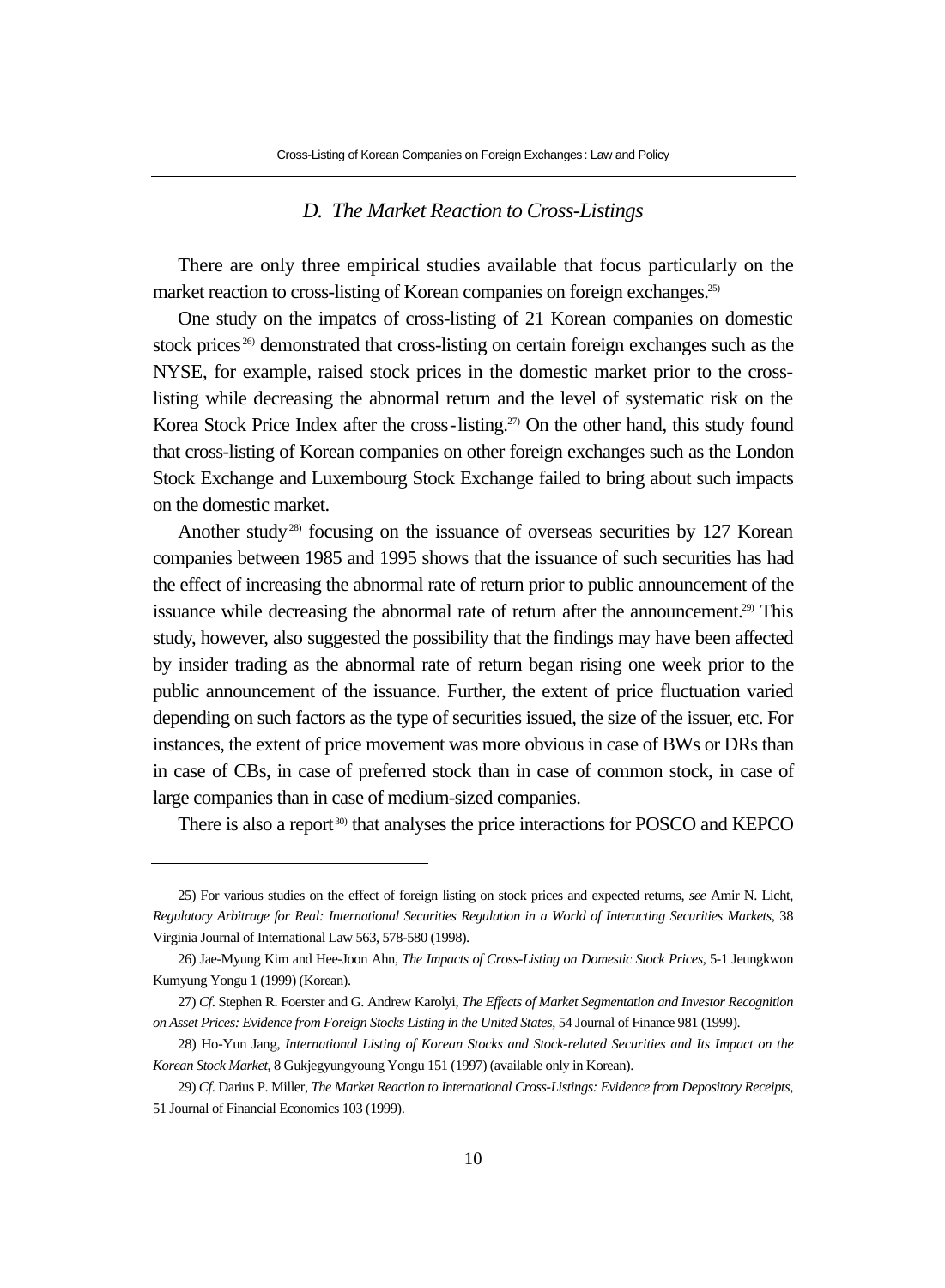shares cross-listed on the NYSE. It concludes that the price in the Korea Stock Exchange influenced the open price in the NYSE, but not the other way around, i.e., no feed-back to home market was observed.

#### **III. Cross-Listing of Foreign Companies on Korean Exchanges**

As of this writing, no foreign firm has listed on any Korean exchange. In addition, no Korean Depository Receipts have been issued in Korea. The Korean government and exchanges wish to change the situation and solicit listings of foreign company shares, particularly from the East Asian countries.<sup>31)</sup> Thus, understanding of economic and other positive impacts of cross-listing is important for not only for companies in Korea seeking to cross-list on foreign exchanges, but also for Korean exchanges seeking to solicit foreign issuers as well.

There are indications that foreign firms listing on Korean exchanges would have a sizable investor pool to tap into, as even non-institutional investors in Korea reportedly bought foreign securities in the aggregate of USD2.4 billion in 2001. While this is somewhat surprising given the high transaction costs involved and the degree of local regulatory restrictions, Korean securities companies, in co-operation with the KSD, have recently made the Home Trading System available for such investors, which will mean a substantial reduction in transaction costs. This again indicates that the Korean companies as well as the Korean exchanges need to cope with the global trends and accommodate the investors' needs.32)

As of July 2002, the Korean government created the necessary legal and

<sup>30)</sup> *See* Ho-Yun Jang, *Cross-Listing of the Korean Shares on the NYSE and Price Interactions*, 2-1 Jeungkwon Kumyung Yongu 105 (1996) (available only in Korean).

<sup>31)</sup> The Korea Stock Exchange acquired the status of a Designated Offshore Securities Market from the U.S. Securities and Exchange Commission in September 2000. *See* Korea Stock Exchange Press Release, Sept. 18, 2000.

<sup>32)</sup> Foreign companies are basically subject to the same quantitative and qualitiative listing standrads to be listed on a Korean exchange. However, there are some differences between the listing standards applicable to domestic firms and those applied to foreign firms. For example, a foreign company wishing to list on a Korean exchange is required to submit a legal opinion whereas Korean companies are not subject to such requirement. Furthermore, when submitting a business report, foreign companies must submit a copy of their public disclosure documents which have been submitted to the home country regulators, with the Korean translation. Differences between the accounting principles adopted by the foreign companies and Korean GAAP, the effect of such difference on the balance sheet of the foreign company and a summary of the financial statements of the foreign company for the latest 2 years to which Korean GAAP has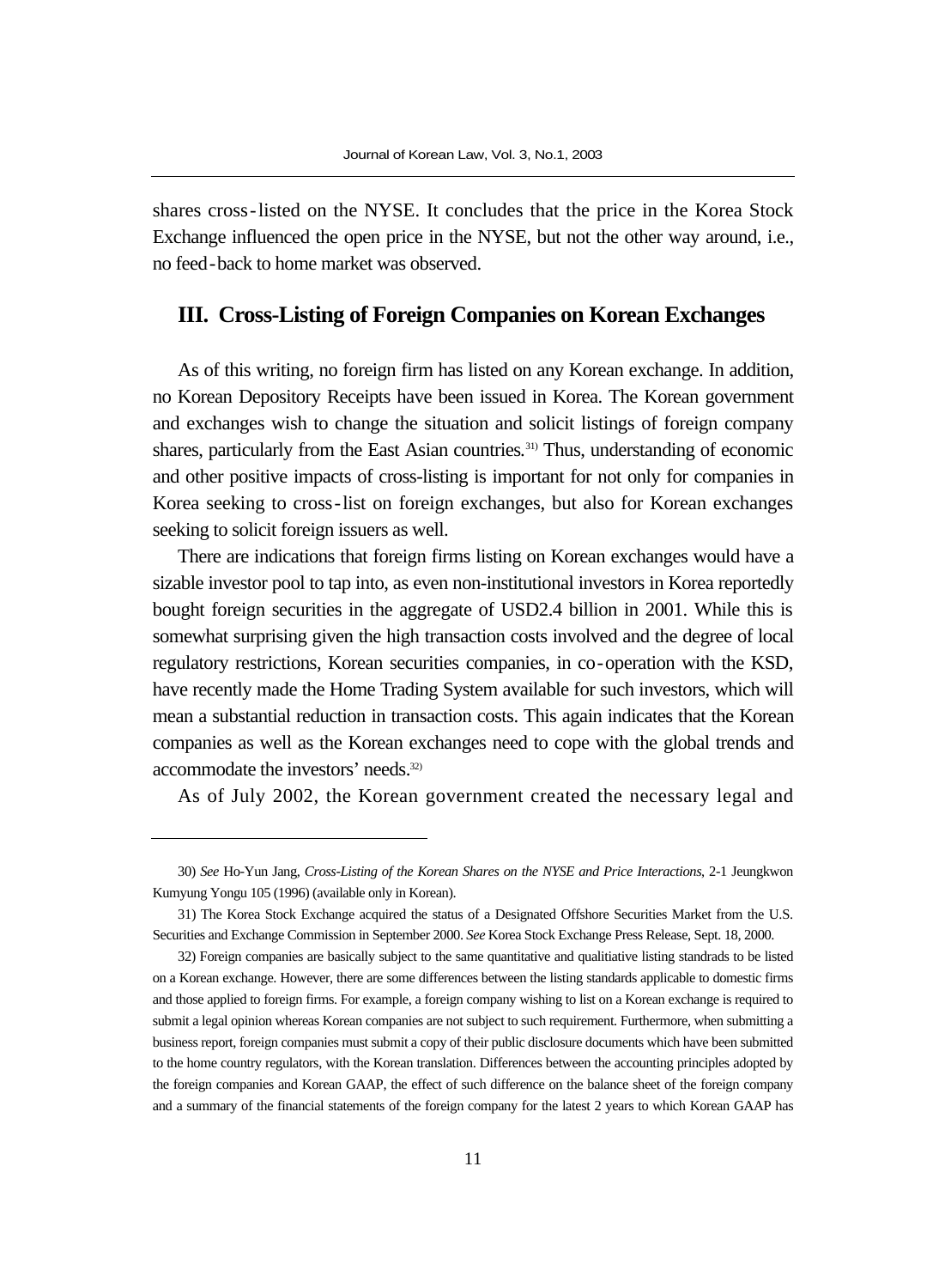institutional frameworks to promote the cross-listing of foreign companies on Korean exchanges. However, merely establishing such frameworks may not attract a reasonable number of foreign companies to cross-list on Korean exchanges. According to the bonding hypothesis, Korea should provide them with the market environment with much stronger regulations and enforcement so that foreign firms would see the opportunity to raise their value through the cross-listing. Therefore, we see here two sides of a coin. Korea should keep improving the corporate governance of the Korean firms<sup>33)</sup> to get foreign firms cross-listed on Korean exchanges. This, again, can be best achieved through cross-listing of the Korean firms on foreign exchanges.<sup>34)</sup>

#### **IV. Concluding Remarks**

The Korean case may be the only example that shows governmental adoption of the piggybacking paradigm35) focusing on cross-listing. It remians to be seen if other developing countries follow the lead of Korea. It will ultimately depend on the outcome of the Korean efforts. The story of Korea is particularly interesting because it tells us the opposite of what many developing countries pursue in respect of migration of their firms to foreign markets. What caused Korea to adopt such a policy? Perhaps, it was the exogenous shocks it experienced durign the financial crisis in 1997 followed by the involvement of international lending agencies in an unprecedent sweeping reform process.

Many commentators suggest that national corporate governance systems reflect each nation's cultural values 36) and political and historical experiences.<sup>37)</sup> It has also recently been suggested that each nation's legal system determines its corporate governance system.38) Thus, nations will clearly exhibit differences in such systems,

been applied should also be submitted along with its audit report. See Arts. 39, 44, 48 and 49 of the Korea Financial Supervisory Commission Regulation on the Issuance of Securities and Disclosure.

<sup>33)</sup> *See* Table 4.

<sup>34)</sup> *See* generally Hwa-Jin Kim, *Globalization of Corporate Finance and Restructuring of the Korean Securities Markets* (Report to the Korea Stock Exchange, 2002) (Korean); *Good Disclosure and Firm Value*, 329 Korea Listed Companies Association Monthly Journal 6 (June, 2002) (Korean); *Cross-Listing and Cross-Border Acquisitions of German Companies: Lessons for Korea*, 43-2 Seoul Law Journal 28 (2002) (Korean); *Recent Trends in Corporate Governance Studies*, 1 KOSDAQ Listed Companies Association Quarterly Journal 54 (2001) (Korean).

<sup>35)</sup> *See* Bernard Black, *The Core Institutions that Support Strong Securities Markets*, 55 Business Lawyer 1565 (2000).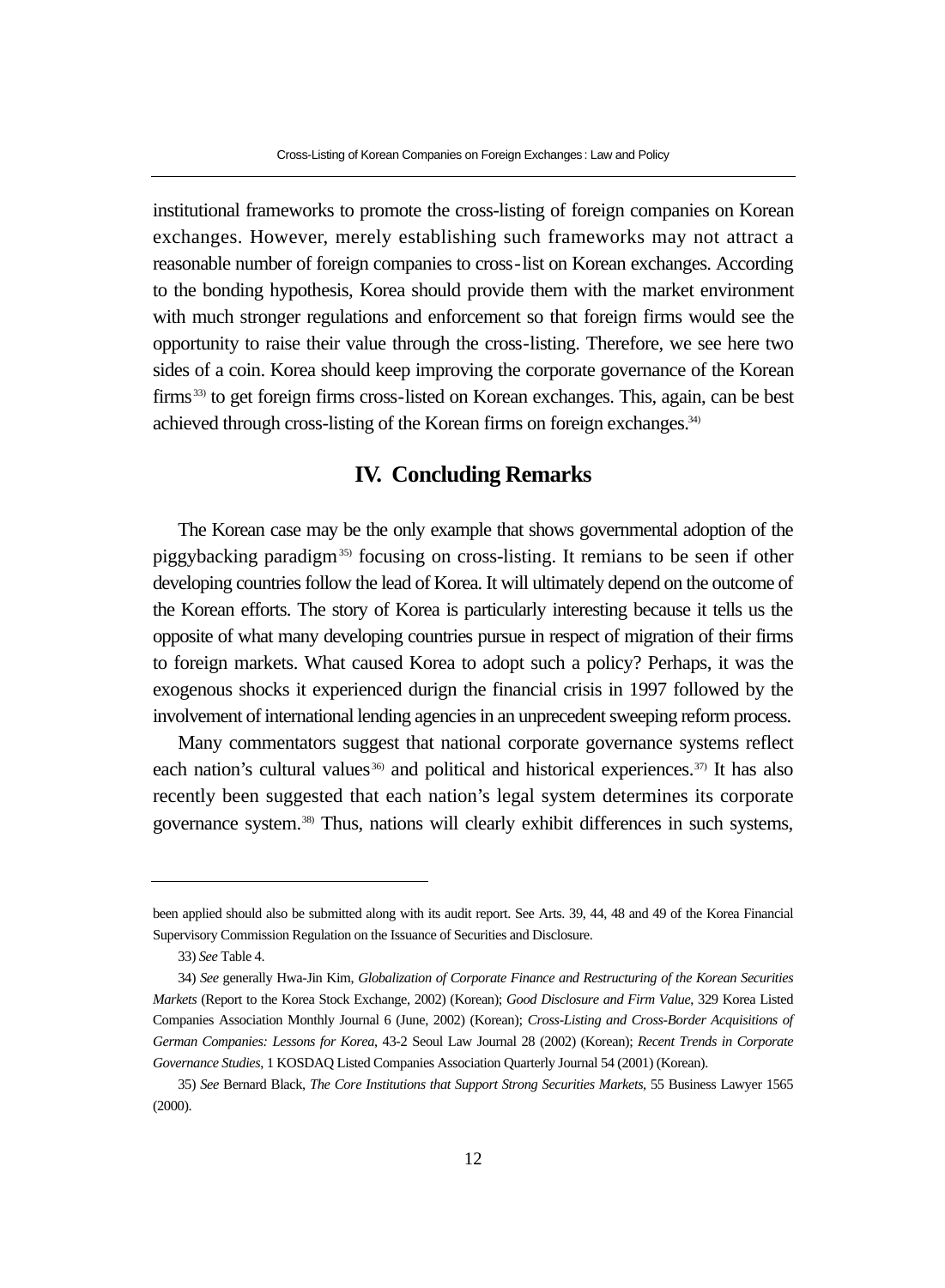often substantial. However, there are many reasons to promote universalism in corporate governance in light of globalization and integration of world's financial markets.<sup>39)</sup> Cross-listing could facilitate competition among stock exchanges,<sup>40</sup> and as a consequence, regulatory competition and/or harmonization.41) Such developments will inevitably pose a yet different and new kind of jurisdictional conflict, but, at the same time, will also promote the discussion and study of international norms, either bilateral or multilateral, that address international securities laws, $42$  and ultimately contribute to the development of universal standards for the corporate disclosure and accounting systems with a world-wide applicability. The outcome of such discussions and studies will assist the policy makers and regulators of the emerging market countries, including Korea, in developing strategic plans for reforms to their corporate and securities laws, as well as the international organizations in carrying out their private sector development programs.

38) *See* Rafael La Porta et al., *Investor Protection and Corporate Governance*, 58 Journal of Financial Economics 3 (2000); Rafael La Porta et al., *Legal Determinant of External Finance*, 52 Journal of Finance 1131 (1997).

39) *See* Black, *supra* note 1, at 544 ("[M]any of the core problems of corporate governance are universal, and... the range of reasonable solutions is finite.") *Cf*. Henry Hansmann & Reinier Kraakman, *The End of History for Corporate Law*, 89 Georgetown Law Journal 439 (2001).

40) *See* John C. Coffee, Jr., *The Coming Competition Among Securities Markets: What Strategies Will Dominate?* (Working Paper, September 2001), available at <http://papers.ssrn.com/paper.taf?abstract\_id=283822> (SSRN); Amir N. Licht, *Stock Exchange Mobility, Unilateral Recognition, and the Privatization of Securities Regulation*, 41 Virginia Journal of International Law 583 (2001). *See also Nasdaq and Its Rivals: Uncertain Future*, The Economist, May 25, 2002, at 67, 68 (quoting Larry Harris: "Competition among exchanges is fiercer than among airlines.")

41) *See* Howell E. Jackson, *Centralization, Competition, and Privatization in Financial Regulation*, 2 Theoretical Inquiries in Law 649 (2001); Marc I. Steinberg & Lee E. Michaels, *Disclosure in Global Securities Offerings: Analysis of Jurisdictional Approaches, Commonality and Reciprocity*, 20 Michigan Journal of International Law 207 (1999); Uri Geiger, *Harmonization of Securities Disclosure Rules in the Global Market - A Proposal*, 66 Fordham Law Review 1785 (1998).

<sup>36)</sup> *See, e.g*., Amir N. Licht, *The Mother of All Path Dependencies: Toward a Cross-Cultural Theory of Corporate Governance Systems*, 26 Delaware Journal of Corporate Law 147 (2001).

<sup>37)</sup> *See, e.g.*, Lucian A. Bebchuk & Mark J. Roe, *A Theory of Path Dependence in Corporate Governance and Ownership*, 52 Stanford Law Review 127 (1999); Mark J. Roe, Strong Managers, Weak Owners: The Political Roots of American Corporate Finance (1994); John C. Coffee, Jr., *The Rise of Dispersed Ownership: The Role of Law in the Separation of Ownership and Control*, 111 Yale Law Journal 1 (2001).

<sup>42)</sup> Korea is going to host the 28th Annual Conference of the International Organization of Securities Commissions in 2003. *See* <http://www.iosco.org>; Korea Financial Supervisory Commission Press Release, May 19, 2000 (emphasizing the role of Korea in the development of international capital markets).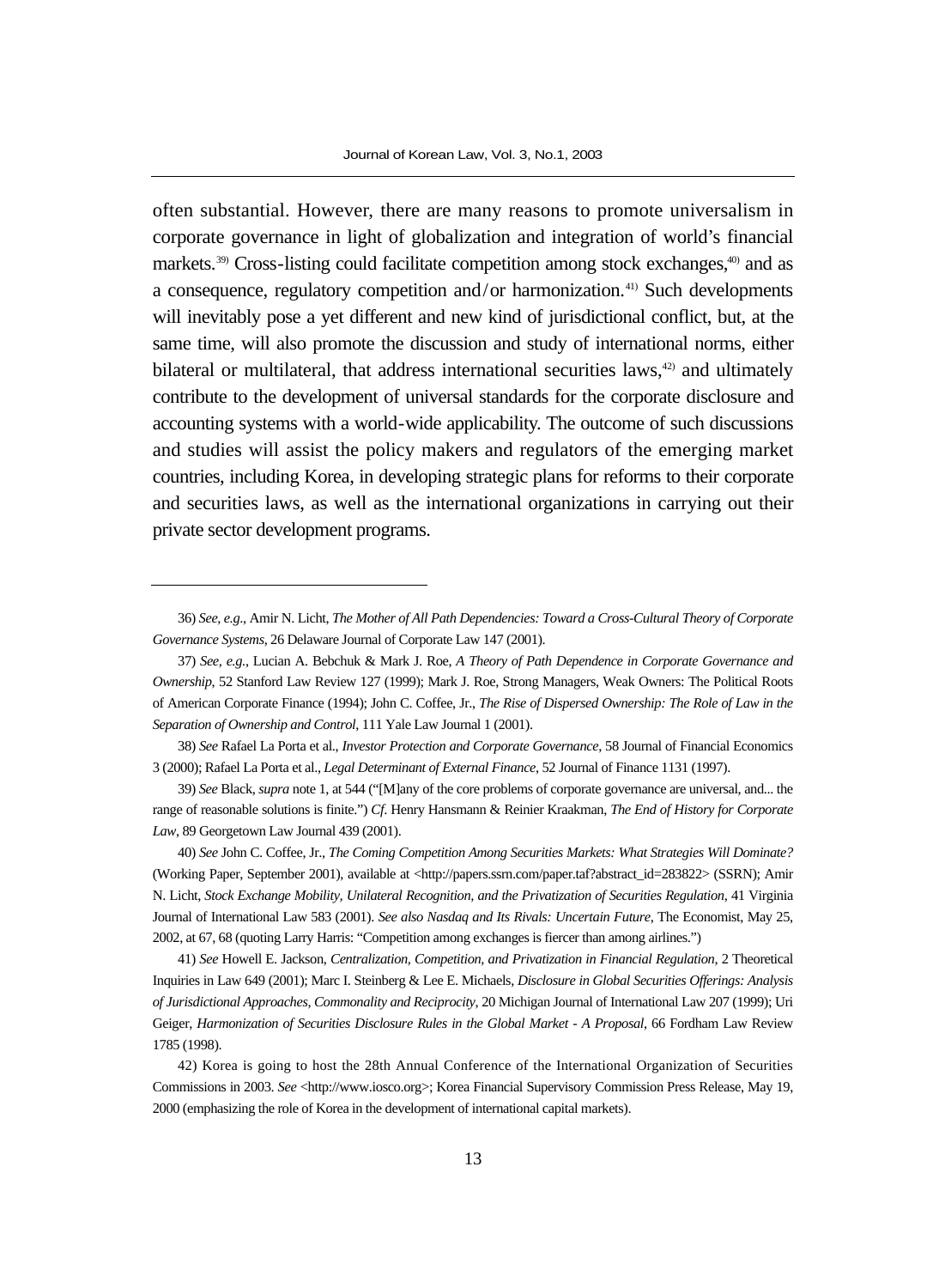|                    | Company                          | Listed         | ADR    |
|--------------------|----------------------------------|----------------|--------|
| NYSE <sup>1)</sup> | Kookmin Bank                     | Nov. 1, 2001   | *      |
|                    | Korea Electric Power Corporation | Oct. 27, 1994  | *      |
|                    | KT Corporation                   | May 26, 1999   | $\ast$ |
|                    | <b>POSCO</b>                     | Oct. 14, 1994  | *      |
|                    | SK Telecom Co., Ltd.             | June 27, 1996  | *      |
|                    | Korea Thrunet Co., Ltd.          | Nov. 17, 1999  |        |
| Nasdaq $^{2}$      | Hanaro Telecom, Inc.             | March 29, 2000 | ∗      |
|                    | Mirae Corporation                | Nov. 17, 1999  | $\ast$ |
|                    |                                  |                |        |

#### **[ Table 1 ] Korean Companies Listed on NYSE and Nasdaq**

1) As of September 17, 2002

2) As of October 14, 2002

|               | $(non-ADR)$        |                          |
|---------------|--------------------|--------------------------|
|               | NYSE <sup>1)</sup> | Nasdaq <sup>2)</sup>     |
| Korea         | 5                  | 3(1)                     |
| China         | 13                 | $\overline{\phantom{a}}$ |
| Hong Kong     | 9(4)               | 11(8)                    |
| India         | 8                  | 3                        |
| Indonesia     | 2                  | $\overline{\phantom{a}}$ |
| Japan         | 18                 | 16                       |
| Philippines   | 1                  | 1                        |
| Taiwan        | $\overline{4}$     | 2                        |
| Singapore     | 1(1)               | 7(5)                     |
| <b>Israel</b> | 5(2)               | 74 (68)                  |
|               |                    |                          |

# **[ Table 2 ] Number of Asian and Israeli Companies Listed on NYSE and Nasdaq**

1) As of September 17, 2002 (468 Companies from 51 Countries)

2) As of October 14, 2002 (389 Companies from 39 Countries)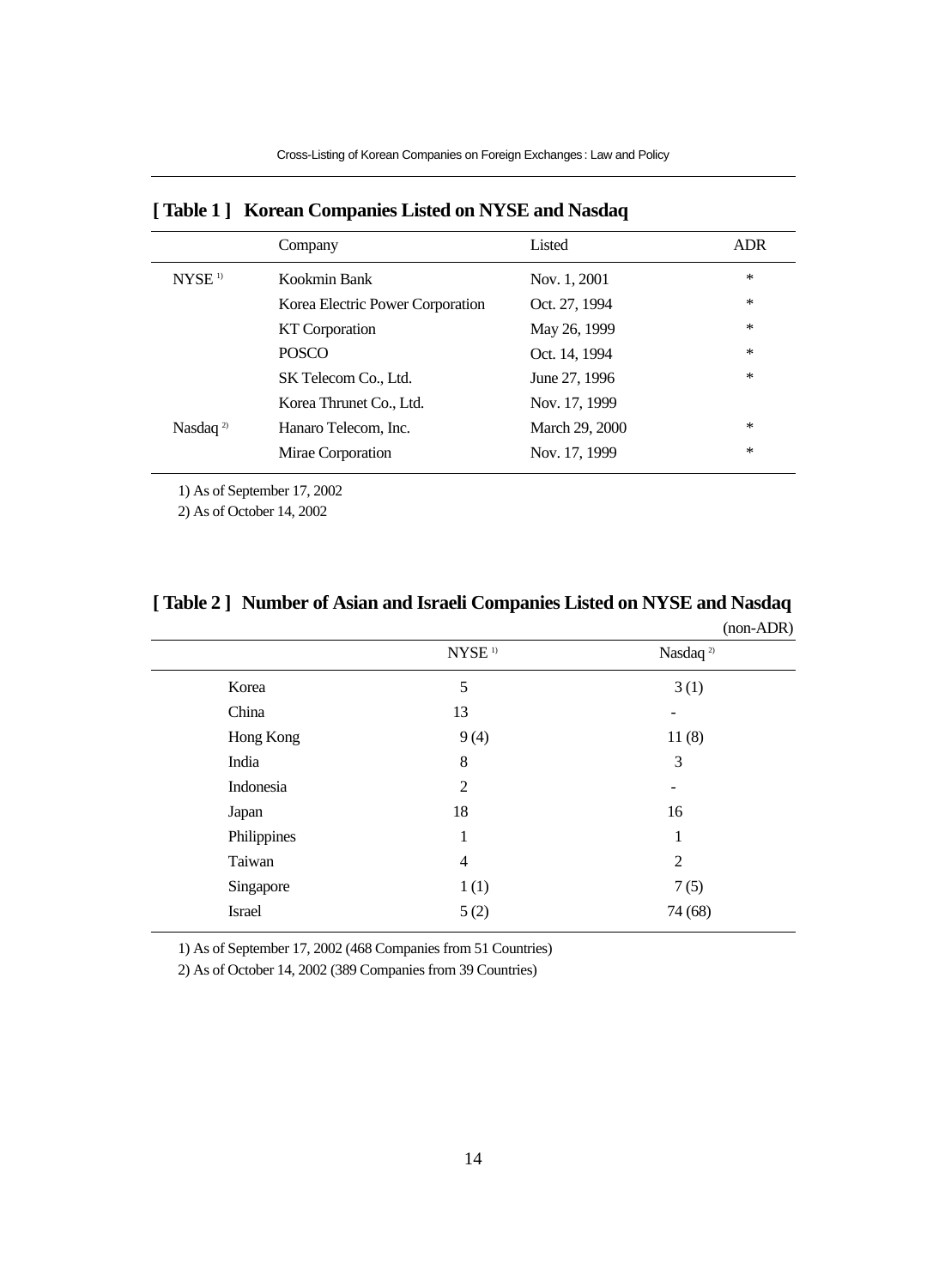|               |        |                 |                       | (%)   |  |
|---------------|--------|-----------------|-----------------------|-------|--|
|               | Family | Affiliate Firms | Treasury Shares, etc. | Total |  |
| Jan. 1, 1998  | 6.86   | 18.44           | 1.21                  | 26.51 |  |
| Jan. 1, 1999  | 5.94   | 28.17           | 2.50                  | 36.60 |  |
| Jan. 1, 2000  | 4.34   | 22.96           | 2.87                  | 30.17 |  |
| Dec. 31, 2000 | 4.60   | 22.52           | 4.72                  | 31.84 |  |

# **[ Table 3 ] Shareholdings of Major Shareholders in 10 Largest\* Chaebols in Korea** (\*as of the end of 2000)

Source: Korea Stock Exchange Press Release, Jan. 29, 2001

# **[ Table 4 ] Survey of Corporate Governance Practices in 465 KSE-listed Companies**

| Cumulative Voting (Default Rule)                                      | 158 companies (22.4%)          |
|-----------------------------------------------------------------------|--------------------------------|
| Vote by Mail (Opt - in)                                               | 106 companies (15.1%)          |
| Average Number of Directors                                           | 6.5                            |
| Board Meetings per month                                              | 1.8                            |
| <b>Foreign Directors</b>                                              | 53 companies (2.3 per company) |
| Audio - visual Board Meeting (Default Rule)                           | 188 companies (in practice)    |
| Derivative Litigation (past 3 years)                                  | 10 companies                   |
| Minority Shareholders'<br><b>Shareholders Meeting Attendance Rate</b> | 35.7%                          |
| Audit Committee                                                       | 91 companies (12.9%)           |
| D&O Insurance for Outside Directors                                   | 117 companies $(25%)$          |

Source: Korea Stock Exchange Press Release, Nov. 29, 2000